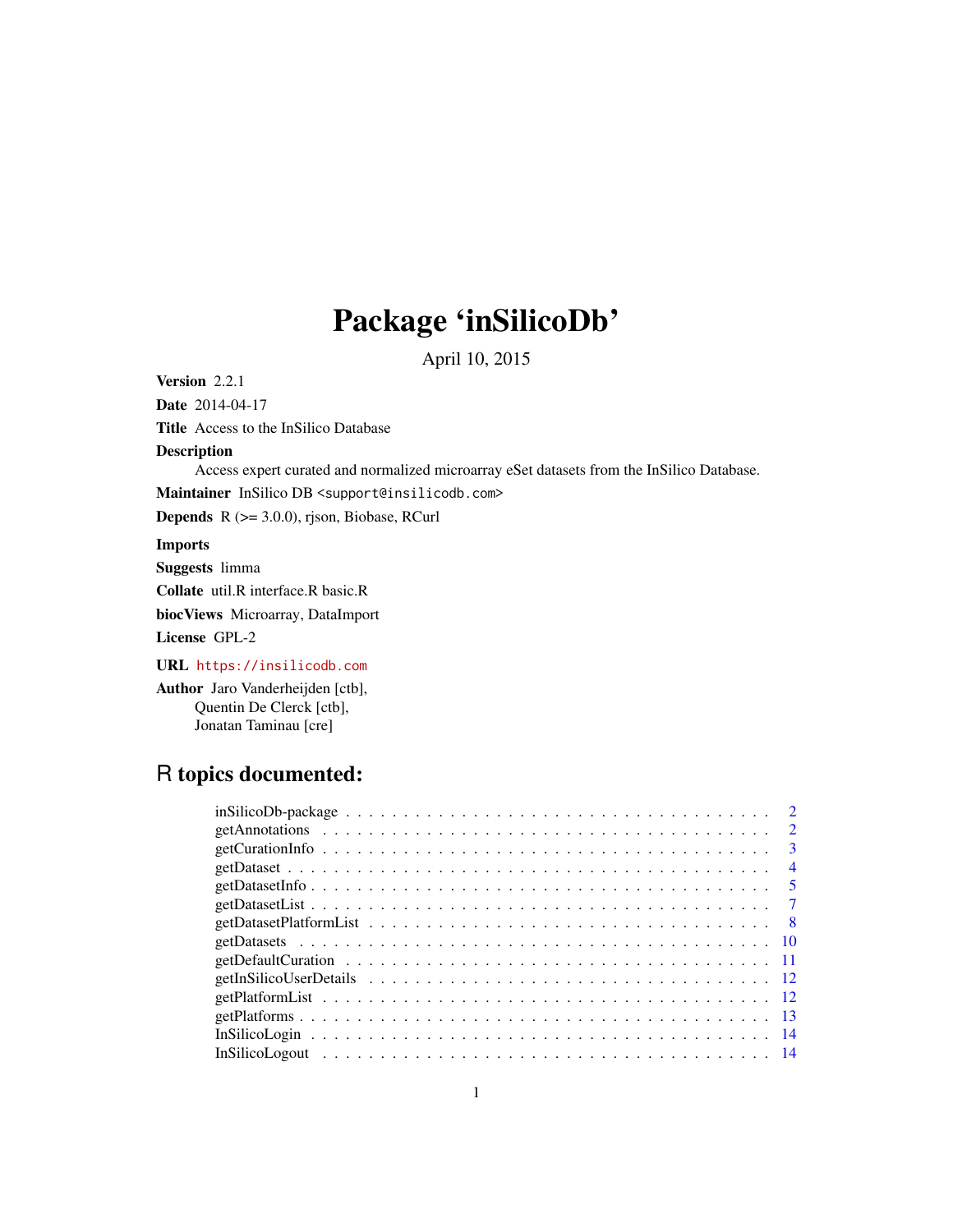#### <span id="page-1-0"></span>**Index** [15](#page-14-0)

inSilicoDb-package *Basic access to the InSilico database.*

## Description

This package provides basic access to the InSilico database. For full functionality visit: [https:](https://insilicodb.com) [//insilicodb.com](https://insilicodb.com)

#### See Also

[getAnnotations](#page-1-1) [getCurationInfo](#page-2-1) [getDataset](#page-3-1) [getDatasetInfo](#page-4-1) [getDatasetList](#page-6-1) [getDatasetPlatformList](#page-7-1) [getDatasets](#page-9-1) [getDefaultCuration](#page-10-1) [getInSilicoUserDetails](#page-11-1) [getPlatforms](#page-12-1) [InSilicoLogin](#page-13-1) [InSilicoLogout](#page-13-2)

<span id="page-1-1"></span>getAnnotations *Get annotation information*

## Description

Get annotation information for a given dataset identifier in Bioconductors AnnotatedDataFrame format.

## Usage

```
getAnnotations(dataset, ...);
```
## Arguments

| dataset  | Valid dataset identifier: the GEO or InSilico DB accession code.                                                                                               |  |
|----------|----------------------------------------------------------------------------------------------------------------------------------------------------------------|--|
| $\cdots$ | Optional arguments can be passed to the function for more specific requests:                                                                                   |  |
|          | platform The platform of the chip on which a measurement was done. A plat-<br>form is identified by its GEO accession code.                                    |  |
|          | curation Specific curation used to annotate a dataset. A curation is identified<br>by a InSilico DB Curation identifier. You can annotate datasets yourself at |  |
|          | https://insilicodb.com/app/browse If not defined, the prefered cura-<br>tion of specified dataset will be used.                                                |  |

#### Value

A Bioconductors AnnotatedDataFrame.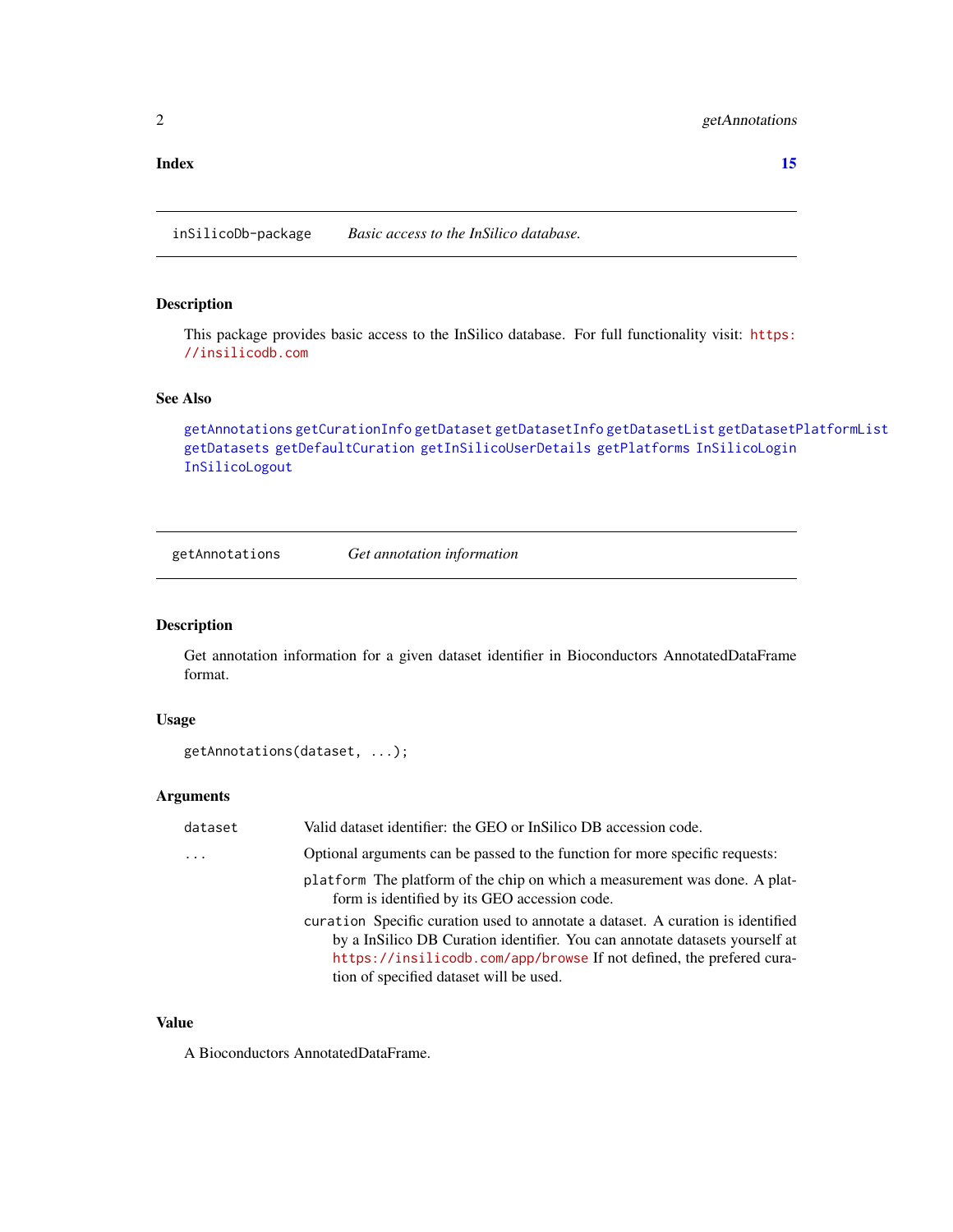## <span id="page-2-0"></span>getCurationInfo 3

## Examples

```
annot <- getAnnotations("GSE4635");
pData(annot);
## Anatomical Site Smoker
## GSM15729 bronchus never
## GSM104072 bronchus current
## ...
```
<span id="page-2-1"></span>getCurationInfo *Get the available curations for a dataset*

## Description

Get the information about different curations for a given dataset.

### Usage

```
getCurationInfo(dataset);
```
## Arguments

dataset Valid dataset identifier: the GEO or InSilico DB accession code.

## Value

Messages describing the curations are printed.

```
getCurationInfo("GSE4635");
## INSILICODB: 5 curations found.
##
## INSILICODB: ============================================
## INSILICODB: curation id: 14926 (preferred)
## INSILICODB: ============================================
## INSILICODB: curator: Virginie de Schaetzen
## INSILICODB: date: 2011-12-13
## INSILICODB: keywords: Age, Sex, Anatomical Site,
## Cell Type, Smoker,Ethnicity,
## Cigarette Consumption (pack/years),
## platform
## INSILICODB:
## ...
```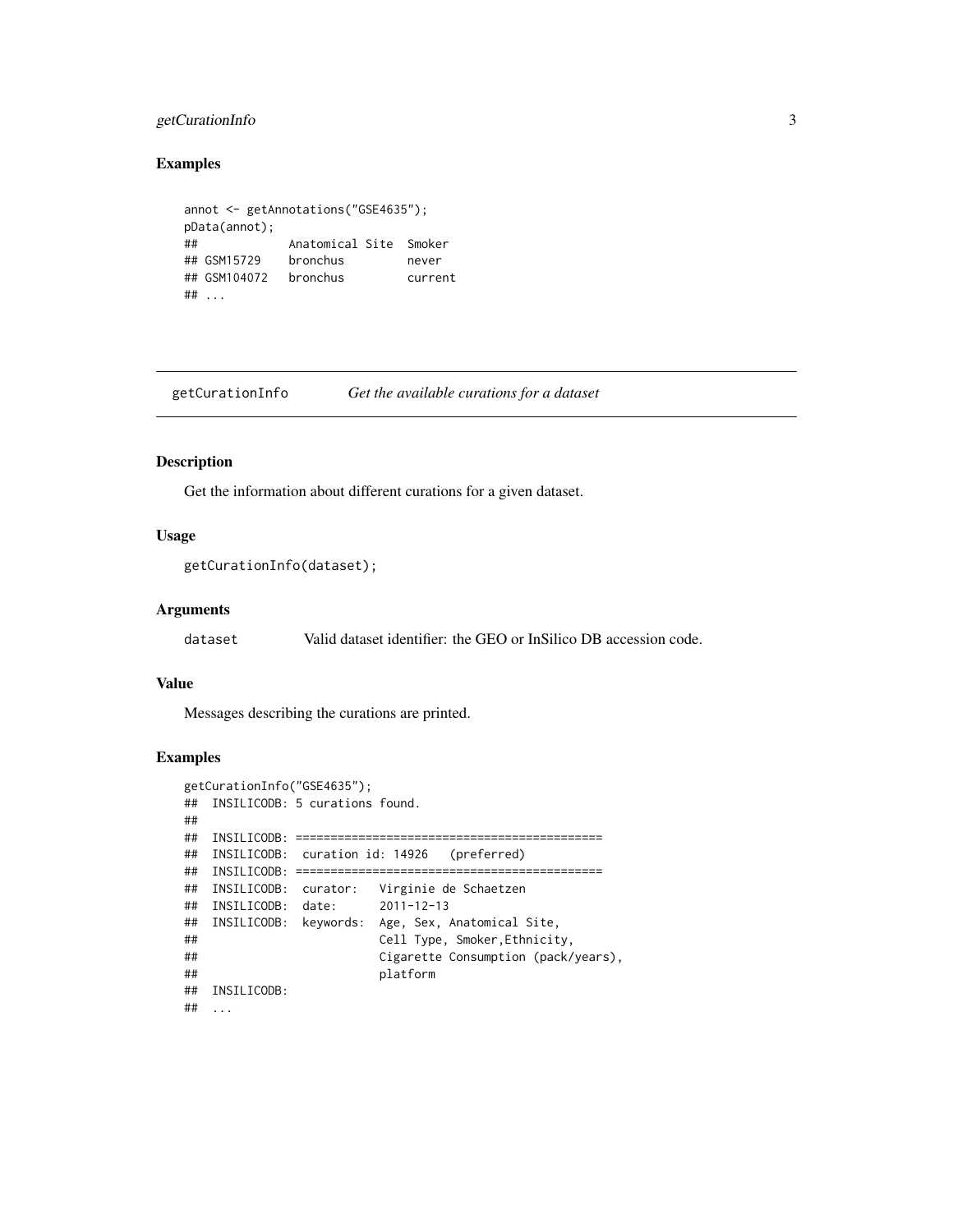<span id="page-3-1"></span><span id="page-3-0"></span>

## Description

Get dataset for a given dataset identifier and platform identifier in a specific format.

## Usage

```
getDataset(dataset, platform, ...);
```
## Arguments

|  | dataset  | Valid dataset identifier: the GEO or InSilico DB accession code.                                                                                                                                                                                                                  |
|--|----------|-----------------------------------------------------------------------------------------------------------------------------------------------------------------------------------------------------------------------------------------------------------------------------------|
|  | platform | The platform of the chip on which a measurement was done. A platform is<br>identified by its GEO accession code.                                                                                                                                                                  |
|  | .        | Optional arguments can be passed to the function for more specific requests:                                                                                                                                                                                                      |
|  |          | format = "CURESET" File format in which the dataset should be returned.<br>Possible values:                                                                                                                                                                                       |
|  |          | • CURESET : Curated R/Bioconductor ExpressionSet.                                                                                                                                                                                                                                 |
|  |          | • ESET : R/Bioconductor ExpressionSet without curation.                                                                                                                                                                                                                           |
|  |          | features = "PROBE" Type of features in which data is represented. Two pos-<br>sible values: "GENE" or "PROBE". By default an expression matrix con-<br>taining probes is returned.                                                                                                |
|  |          | norm = "ORIGINAL" Type of normalization to use when pre-processing a dataset.<br>Possible normalizations: "ORIGINAL", "FRMA"[1], "SCAN"[2] or "UPC"[3].                                                                                                                           |
|  |          | curation Specific curation used to annotate a dataset. A curation is identified<br>by a InSilico DB Curation identifier. You can annotate datasets yourself at<br>https://insilicodb.com/app/browse If not defined, the prefered cura-<br>tion of specified dataset will be used. |
|  |          | $t$ imeout = 120 Time (in seconds) to wait for the dataset, if it has to be gener-<br>ated.                                                                                                                                                                                       |

## Value

A Bioconductors ExpressionSet.

## References

[1] MN. McCall, BM. Bolstad, and RA. Irizarry, Frozen Robust Multi-Array Analysis (fRMA), *Biostatistics*, vol. 11, no. 2, pp. 242-253 , 2008.

[2] SR. Piccolo, Y. Sun, JD. Campbell, ME. Lenburg, AH. Bild, and WE. Johnson, A single-sample microarray normalization method to facilitate personalized-medicine workflows, *Genomics*, vol. 100, no. 6, pp. 337-344, 2012.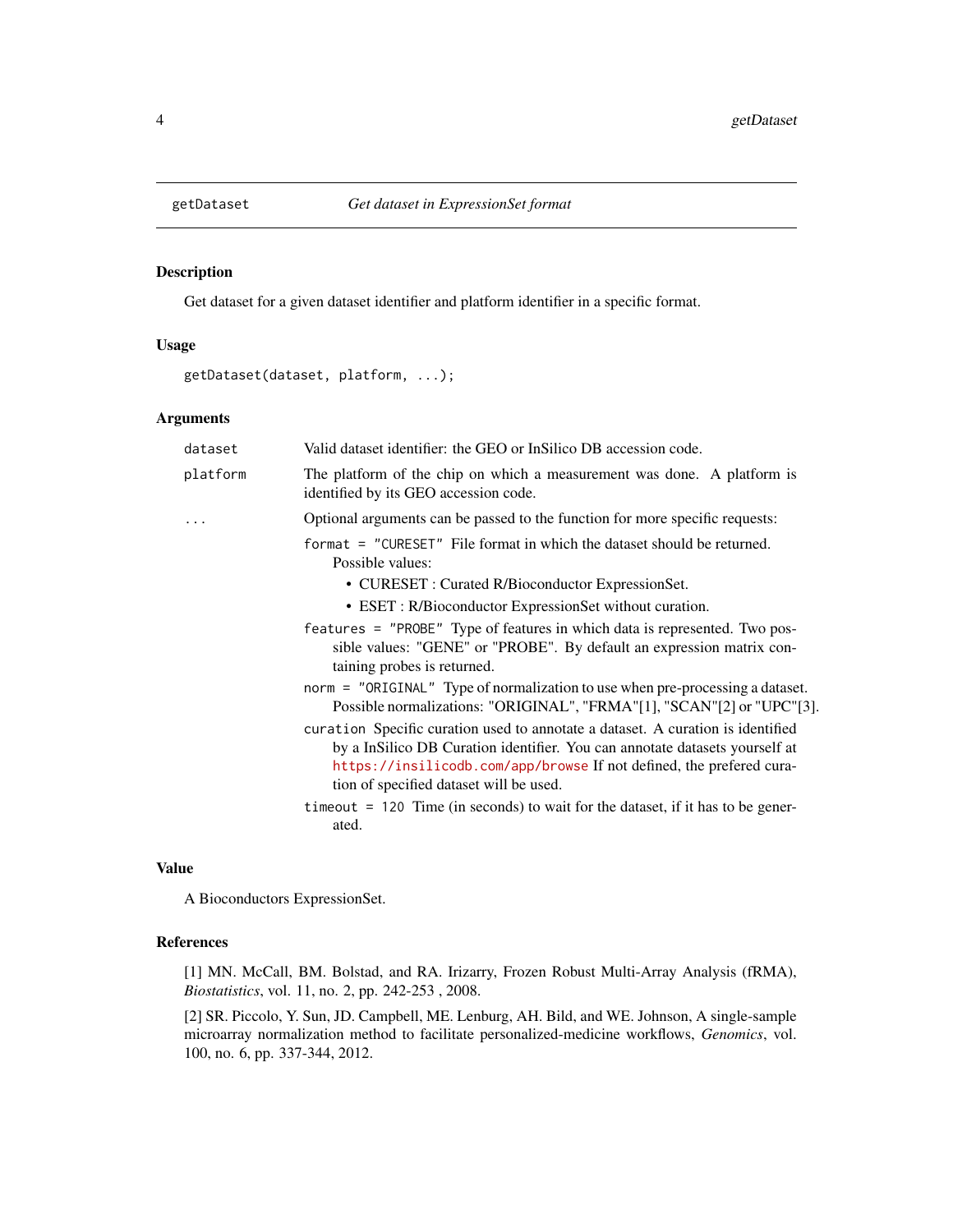## <span id="page-4-0"></span>getDatasetInfo 5

[3] SR. Piccolo, MR. Withers, OE. Francis, AH. Bild, and WE. Johnson, Multi-platform singlesample estimates of transcriptional activation, *Proceedings of the National Academy of Sciences of the United States of America*, vol. 110, no. 44, pp. 17778-17783, 2013.

## See Also

#### [getDatasetInfo](#page-4-1)

#### Examples

```
InSilicoLogin("rpackage_tester@insilicodb.com", "5c4d0b231e5cba4a0bc54783b385cc9a");
dataset.id <- "GSE4635";
platform.id <- getPlatforms(dataset.id);
eset <- getDataset(dataset.id, platform.id[[1]],
                  norm = "ORIGINAL", features = "PROBE");
print(dim(eset));
## Features Samples
## 22215 8
eset <- getDataset( dataset.id, platform.id[[1]],
                  norm = "ORIGINAL", features = "GENE");
print(dim(eset));
## Features Samples
## 12698 8
```
<span id="page-4-1"></span>getDatasetInfo *Get information about a dataset*

#### Description

Get information about the availability and the default parameters of a dataset.

## Usage

```
getDatasetInfo(dataset, platform, ...);
```
## Arguments

| dataset  | Valid dataset identifier: the GEO or InSilico DB accession code.                                                                                                                                                                                                                                                                                                                                    |  |
|----------|-----------------------------------------------------------------------------------------------------------------------------------------------------------------------------------------------------------------------------------------------------------------------------------------------------------------------------------------------------------------------------------------------------|--|
| platform | The platform of the chip on which a measurement was done. A platform is<br>identified by its GEO accession code.                                                                                                                                                                                                                                                                                    |  |
|          | Optional arguments can be passed to the function for more specific requests:                                                                                                                                                                                                                                                                                                                        |  |
|          | format = "CURESET" File format in which the dataset should be returned. Pos-<br>sible values:<br>• CURESET : Curated R/Bioconductor ExpressionSet.<br>• ESET : R/Bioconductor ExpressionSet without curation.<br>features = "PROBE" Type of features in which data is represented. Two pos-<br>sible values: "GENE" or "PROBE". By default an expression matrix con-<br>taining probes is returned. |  |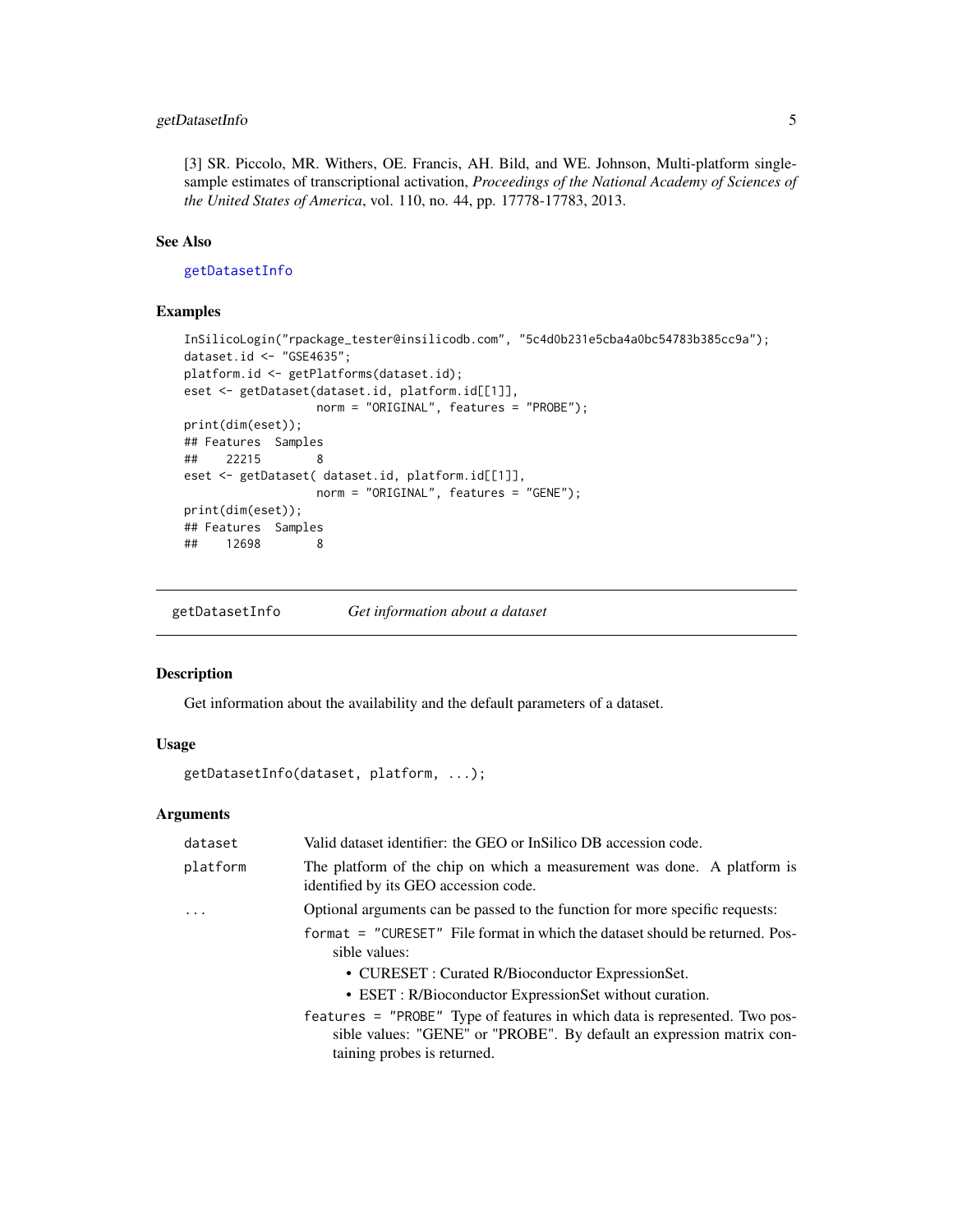- norm = "ORIGINAL" Type of normalization to use when pre-processing a dataset. Possible normalizations: "ORIGINAL", "FRMA"[1], "SCAN"[2] or "UPC"[3].
- curation Specific curation used to annotate a dataset. A curation is identified by a InSilico DB Curation identifier. You can annotate datasets yourself at <https://insilicodb.com/app/browse> If not defined, the prefered curation of specified dataset will be used.

#### Details

The function getDatasetInfo has two functionalities.

Its first functionality is to return the default parameters of the given dataset if it is called with dataset and platform as only arguments.

Its second functionality is to check the availability of a dataset when optional arguments are specified. Do not forget to surround the function call by a tryCatch function when checking for availability.

#### References

[1] MN. McCall, BM. Bolstad, and RA. Irizarry, Frozen Robust Multi-Array Analysis (fRMA), *Biostatistics*, vol. 11, no. 2, pp. 242-253 , 2008.

[2] SR. Piccolo, Y. Sun, JD. Campbell, ME. Lenburg, AH. Bild, and WE. Johnson, A single-sample microarray normalization method to facilitate personalized-medicine workflows, *Genomics*, vol. 100, no. 6, pp. 337-344, 2012.

[3] SR. Piccolo, MR. Withers, OE. Francis, AH. Bild, and WE. Johnson, Multi-platform singlesample estimates of transcriptional activation, *Proceedings of the National Academy of Sciences of the United States of America*, vol. 110, no. 44, pp. 17778-17783, 2013.

#### See Also

Is automatically called before [getDataset](#page-3-1).

```
InSilicoLogin("rpackage_tester@insilicodb.com", "5c4d0b231e5cba4a0bc54783b385cc9a");
data.id <- "GSE781";
plt.id <- "GPL96";
## return the default parameters when calling getDataset
eset <- getDatasetInfo( data.id, plt.id);
eset$norm;
## [1] "FRMA"
plt.id <- "GPL97";
## check the availability of the normalizations
norms <- c("FRMA", "ORIGINAL")
output <- sapply(norms, function(n) {
 tryCatch({
   eset <- getDatasetInfo(data.id, plt.id, norm = n);
```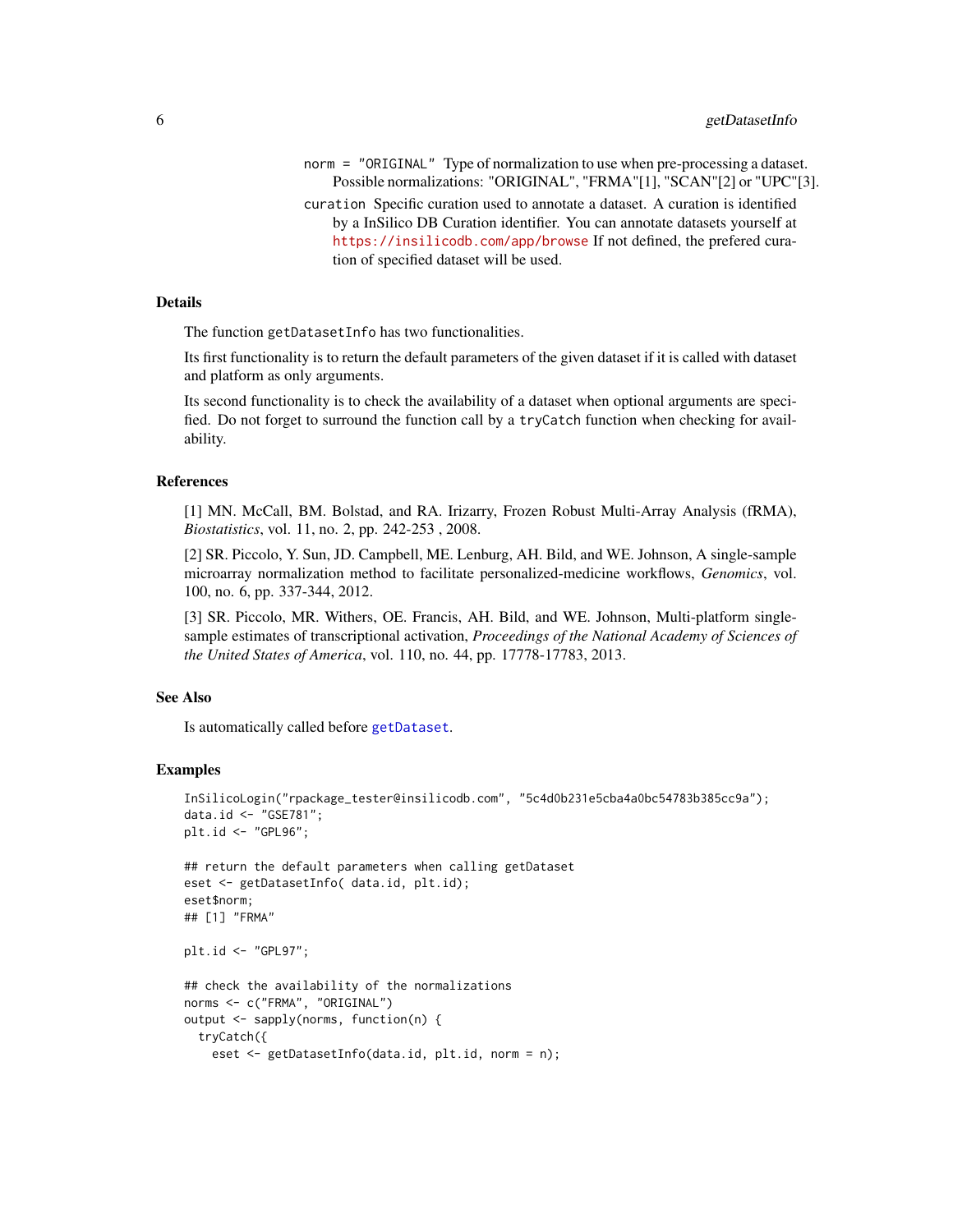## <span id="page-6-0"></span>getDatasetList 7

```
eset$norm;
 \}, error = function(e) {
   message(e);
 });
});
output$FRMA
## NULL
output$ORIGINAL
## [1] "ORIGINAL"
```
<span id="page-6-1"></span>getDatasetList *Get list of all available dataset identifiers*

#### Description

Get list of all available dataset identifiers that satisfy all specified constraints (see Arguments).

#### Usage

getDatasetList(...);

#### Arguments

... Optional arguments can be passed to the function for more specific requests:

- platform The platform of the chip on which a measurement was done. A platform is identified by its GEO accession code. If specified, only datasets on the given platform are returned.
- norm Type of normalization to use when pre-processing a dataset. Possible values: "ORIGINAL", "FRMA"[1], "SCAN"[2] or "UPC"[3]. If specified, only datasets for which the given preprocessed data is available are returned.
- query If specified, only datasets for which the query keyword appears in either the title or description of the dataset. typical example queries are 'Thyroid Cancer', 'Primary vs Metastasis', 'p53', etc.
- curated If curated = TRUE is specified, only manually curated datasets will be returned.

#### Value

A list of dataset identifiers.

#### References

[1] MN. McCall, BM. Bolstad, and RA. Irizarry, Frozen Robust Multi-Array Analysis (fRMA), *Biostatistics*, vol. 11, no. 2, pp. 242-253 , 2008.

[2] SR. Piccolo, Y. Sun, JD. Campbell, ME. Lenburg, AH. Bild, and WE. Johnson, A single-sample microarray normalization method to facilitate personalized-medicine workflows, *Genomics*, vol. 100, no. 6, pp. 337-344, 2012.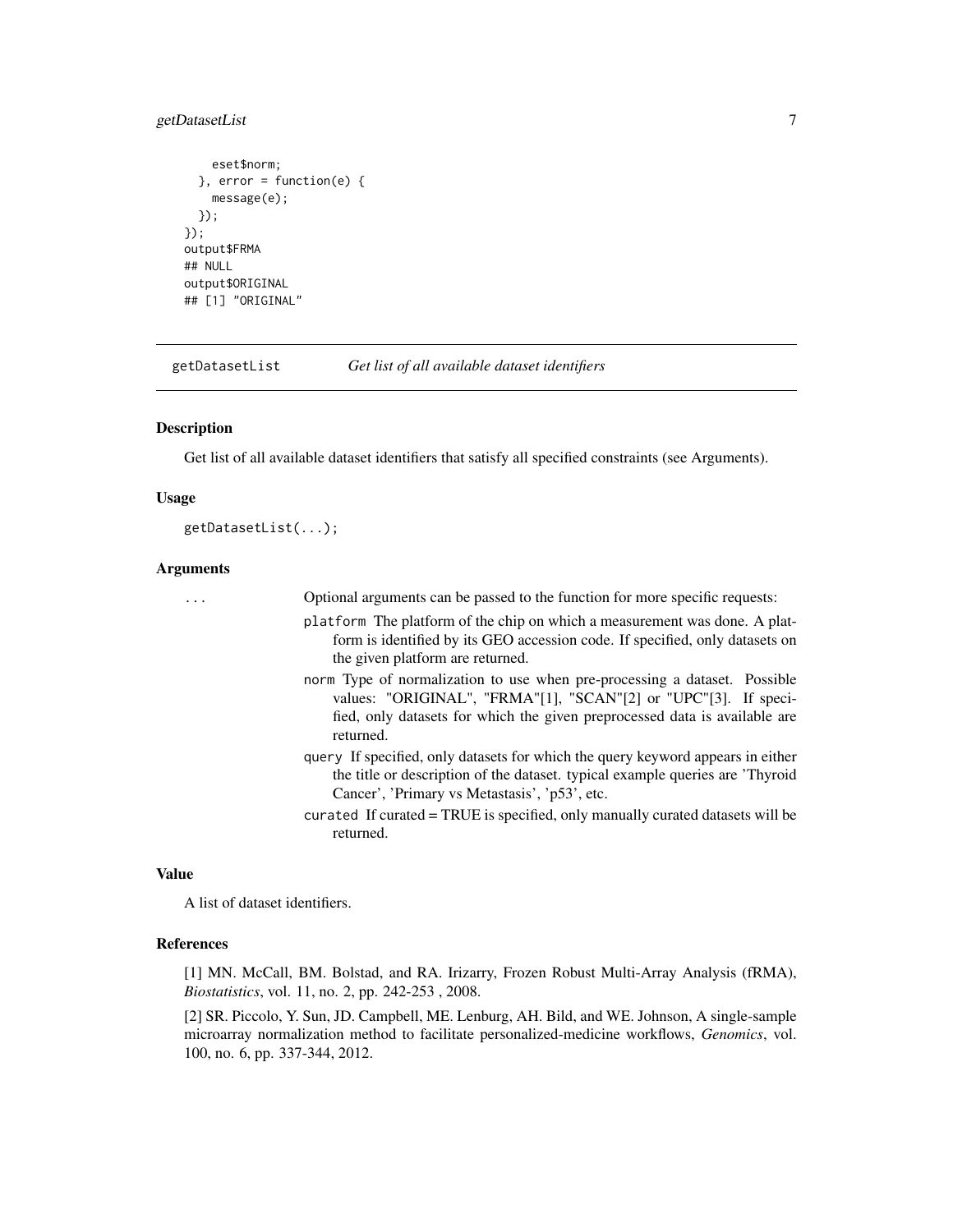<span id="page-7-0"></span>[3] SR. Piccolo, MR. Withers, OE. Francis, AH. Bild, and WE. Johnson, Multi-platform singlesample estimates of transcriptional activation, *Proceedings of the National Academy of Sciences of the United States of America*, vol. 110, no. 44, pp. 17778-17783, 2013.

## See Also

Use [getDatasetPlatformList](#page-7-1) for the same functionality with a list of (dataset, platform) tuples as result.

#### Examples

```
length(getDatasetList());
## 7167
length(getDatasetList(platform = "GPL570"));
## 2717
length(getDatasetList(platform = "GPL570", norm = "FRMA"));
## 2406
length(getDatasetList(platform = "GPL570", norm = "FRMA",
                      query = "Thyroid Cancer"));
## 5
getDatasetList(platform = "GPL570", norm = "FRMA",
               query = "Thyroid Cancer");
## [1] "GSE6004" "GSE7307" "GSE32161" "GSE29265" "GSE2109"
```
<span id="page-7-1"></span>getDatasetPlatformList

```
Get a list of (dataset, platform) tuples
```
## Description

Get list of all available dataset and platform tuples that satisfy all specified constraints (see Arguments).

## Usage

```
getDatasetPlatformList(...);
```
#### **Arguments**

... Optional arguments can be passed to the function for more specific requests:

- platform The platform of the chip on which a measurement was done. A platform is identified by its GEO accession code. If specified, only datasets on the given platform are returned.
- norm Type of normalization to use when pre-processing a dataset. Possible values: "ORIGINAL", "FRMA"[1], "SCAN"[2] or "UPC"[3]. If specified, only datasets for which the given preprocessed data is available are returned.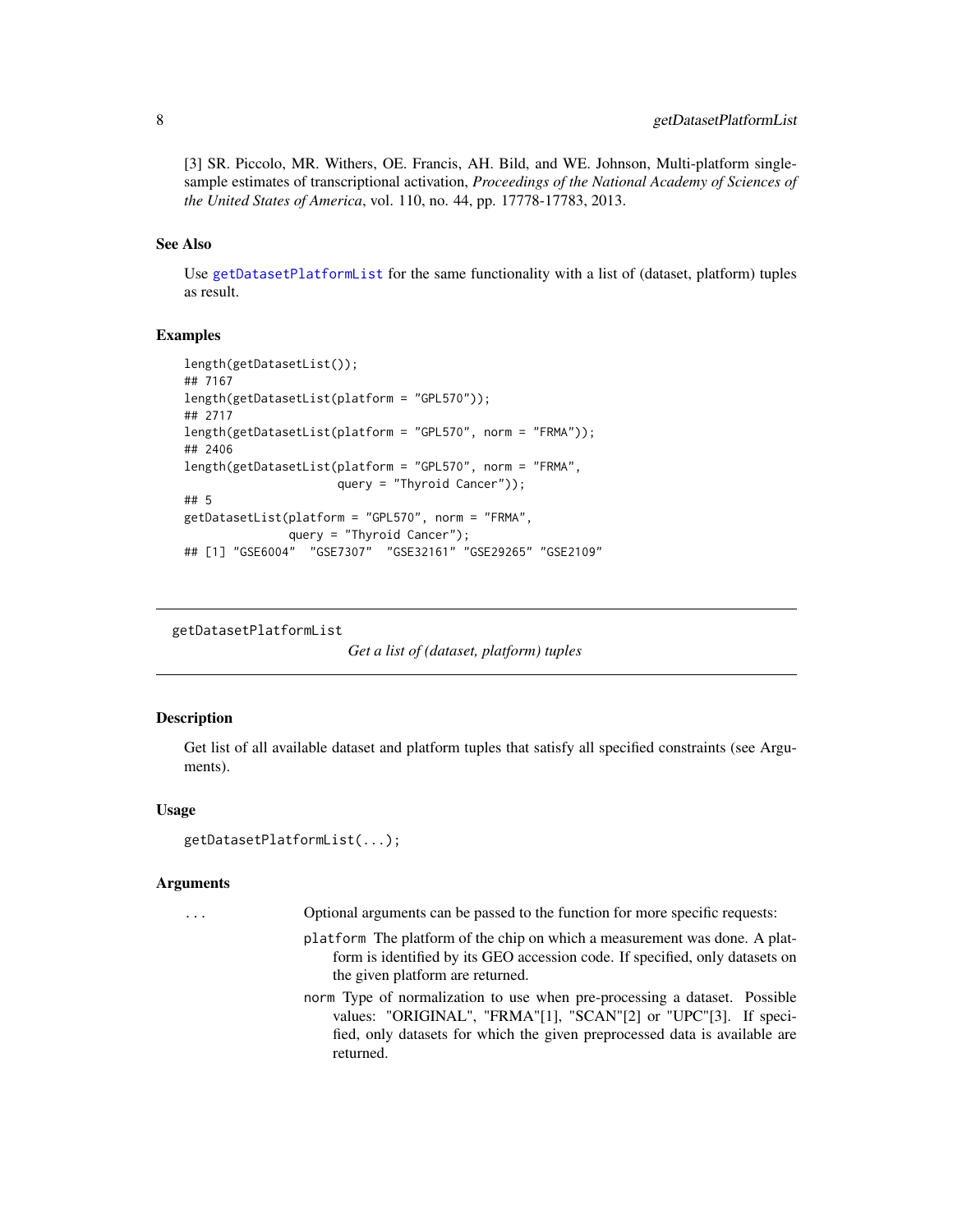- query If specified, only datasets for which the query keyword appears in either the title or description of the dataset. typical example queries are 'Thyroid Cancer', 'Primary vs Metastasis', 'p53', etc.
- curated If curated = TRUE is specified, only manually curated datasets will be returned.

## Value

A list of dataset and platform tuples.

#### References

[1] MN. McCall, BM. Bolstad, and RA. Irizarry, Frozen Robust Multi-Array Analysis (fRMA), *Biostatistics*, vol. 11, no. 2, pp. 242-253 , 2008.

[2] SR. Piccolo, Y. Sun, JD. Campbell, ME. Lenburg, AH. Bild, and WE. Johnson, A single-sample microarray normalization method to facilitate personalized-medicine workflows, *Genomics*, vol. 100, no. 6, pp. 337-344, 2012.

[3] SR. Piccolo, MR. Withers, OE. Francis, AH. Bild, and WE. Johnson, Multi-platform singlesample estimates of transcriptional activation, *Proceedings of the National Academy of Sciences of the United States of America*, vol. 110, no. 44, pp. 17778-17783, 2013.

#### See Also

Use [getDatasetList](#page-6-1) for the same functionality with a list of dataset identifiers as result.

```
length(getDatasetPlatformList());
## 7167
length(getDatasetPlatformList(platform = "GPL570"));
## 2717
length(getDatasetPlatformList(platform = "GPL570", norm = "FRMA"));
## 2406
length(getDatasetPlatformList(platform = "GPL570", norm = "FRMA",
                              query = "Thyroid Cancer"));
## 5
getDatasetPlatformList(platform = "GPL570", norm = "FRMA",
                       query = "Thyroid Cancer");
## [[1]]
## [1] "GSE6004" "GPL570"
##
## [[2]]
## [1] "GSE7307" "GPL570"
##
## [[3]]
## [1] "GSE32161" "GPL570"
##
## [[4]]
## [1] "GSE29265" "GPL570"
##
## [[5]]
```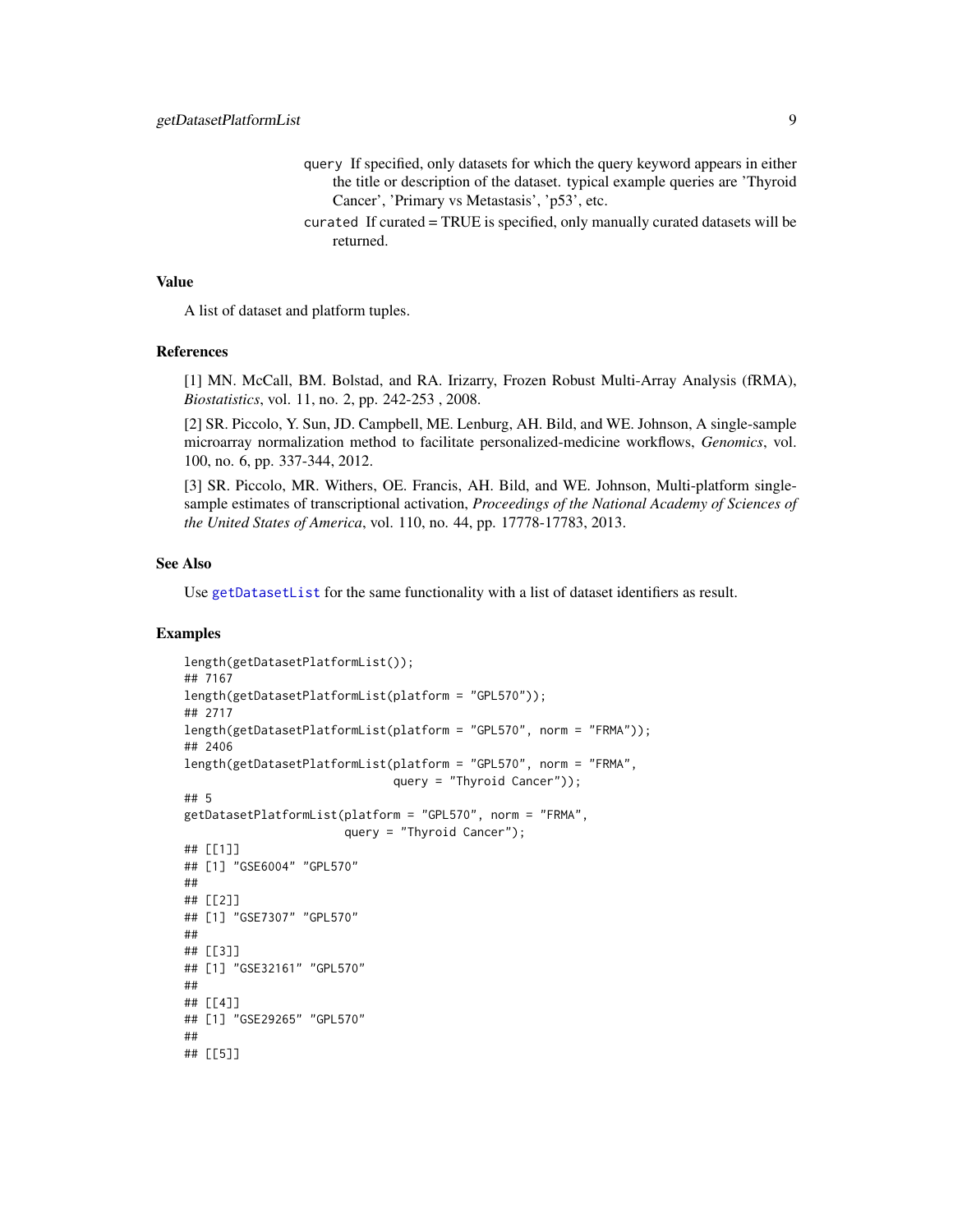```
## [1] "GSE2109" "GPL570"
```
<span id="page-9-1"></span>

## Description

Get the datasets for every platform for the given dataset identifier.

#### Usage

```
getDatasets(dataset, ...);
```
#### Arguments

| dataset | Valid dataset identifier: the GEO or InSilico DB accession code.                                                                                                                                                                                                                                                                                                       |
|---------|------------------------------------------------------------------------------------------------------------------------------------------------------------------------------------------------------------------------------------------------------------------------------------------------------------------------------------------------------------------------|
| .       | Optional arguments can be passed to the function for more specific requests:                                                                                                                                                                                                                                                                                           |
|         | format = "CURESET" File format in which the dataset should be returned. Pos-<br>sible values:                                                                                                                                                                                                                                                                          |
|         | • CURESET : Curated R/Bioconductor ExpressionSet.                                                                                                                                                                                                                                                                                                                      |
|         | • ESET : R/Bioconductor ExpressionSet without curation.                                                                                                                                                                                                                                                                                                                |
|         | features = "PROBE" Type of features in which data is represented. Two pos-<br>sible values: "GENE" or "PROBE". By default an expression matrix con-<br>taining probes is returned                                                                                                                                                                                      |
|         | norm = "ORIGINAL" Type of normalization to use when pre-processing a dataset.<br>Possible normalizations: "ORIGINAL", "FRMA"[1], "SCAN"[2] or "UPC"[3].                                                                                                                                                                                                                |
|         | curation Specific curation used to annotate a dataset. A curation is identified<br>by a InSilico DB Curation identifier. You can annotate datasets yourself<br>at https://insilicodb.com/app/browse If not defined, the default cu-<br>ration of specified dataset will be used.<br>$t$ imeout = 120 Time (in seconds) to wait for the dataset, if it has to be gener- |
|         | ated.                                                                                                                                                                                                                                                                                                                                                                  |

#### Value

A list with a Bioconductors ExpressionSet for every platform.

## References

[1] MN. McCall, BM. Bolstad, and RA. Irizarry, Frozen Robust Multi-Array Analysis (fRMA), *Biostatistics*, vol. 11, no. 2, pp. 242-253 , 2008.

[2] SR. Piccolo, Y. Sun, JD. Campbell, ME. Lenburg, AH. Bild, and WE. Johnson, A single-sample microarray normalization method to facilitate personalized-medicine workflows, *Genomics*, vol. 100, no. 6, pp. 337-344, 2012.

[3] SR. Piccolo, MR. Withers, OE. Francis, AH. Bild, and WE. Johnson, Multi-platform singlesample estimates of transcriptional activation, *Proceedings of the National Academy of Sciences of the United States of America*, vol. 110, no. 44, pp. 17778-17783, 2013.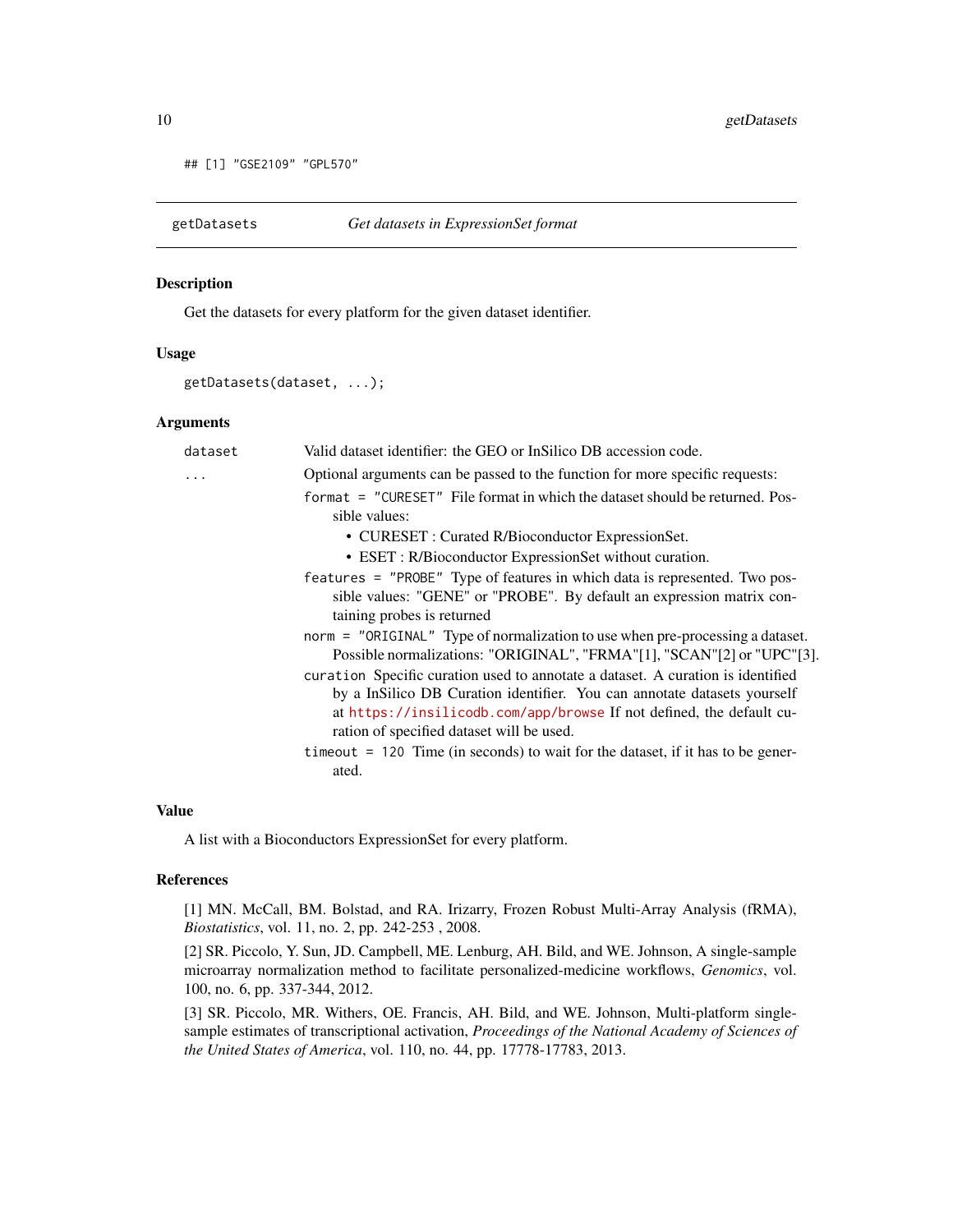## <span id="page-10-0"></span>getDefaultCuration 11

#### Examples

```
InSilicoLogin("rpackage_tester@insilicodb.com", "5c4d0b231e5cba4a0bc54783b385cc9a");
dataset.id <- "GSE1456"
getPlatforms(dataset.id);
## [1] "GPL96" "GPL97"
esets <- getDatasets(dataset.id, norm = "ORIGINAL");
sapply(esets, annotation)
## GPL96 GPL97
## "hgu133a" "hgu133b"
```
<span id="page-10-1"></span>getDefaultCuration *Default curation of a dataset*

## Description

Get the default curation for a given dataset.

## Usage

```
getDefaultCuration(dataset);
```
## Arguments

dataset Valid dataset identifier: the GEO or InSilico DB accession code.

## Value

List containing curation information: curator id, date and curator name.

```
getDefaultCuration("GSE4635");
## $id
## [1] "14926"
## $date
## [1] "2011-12-13 15:31:44"
## $curator
## [1] "Virginie de Schaetzen"
```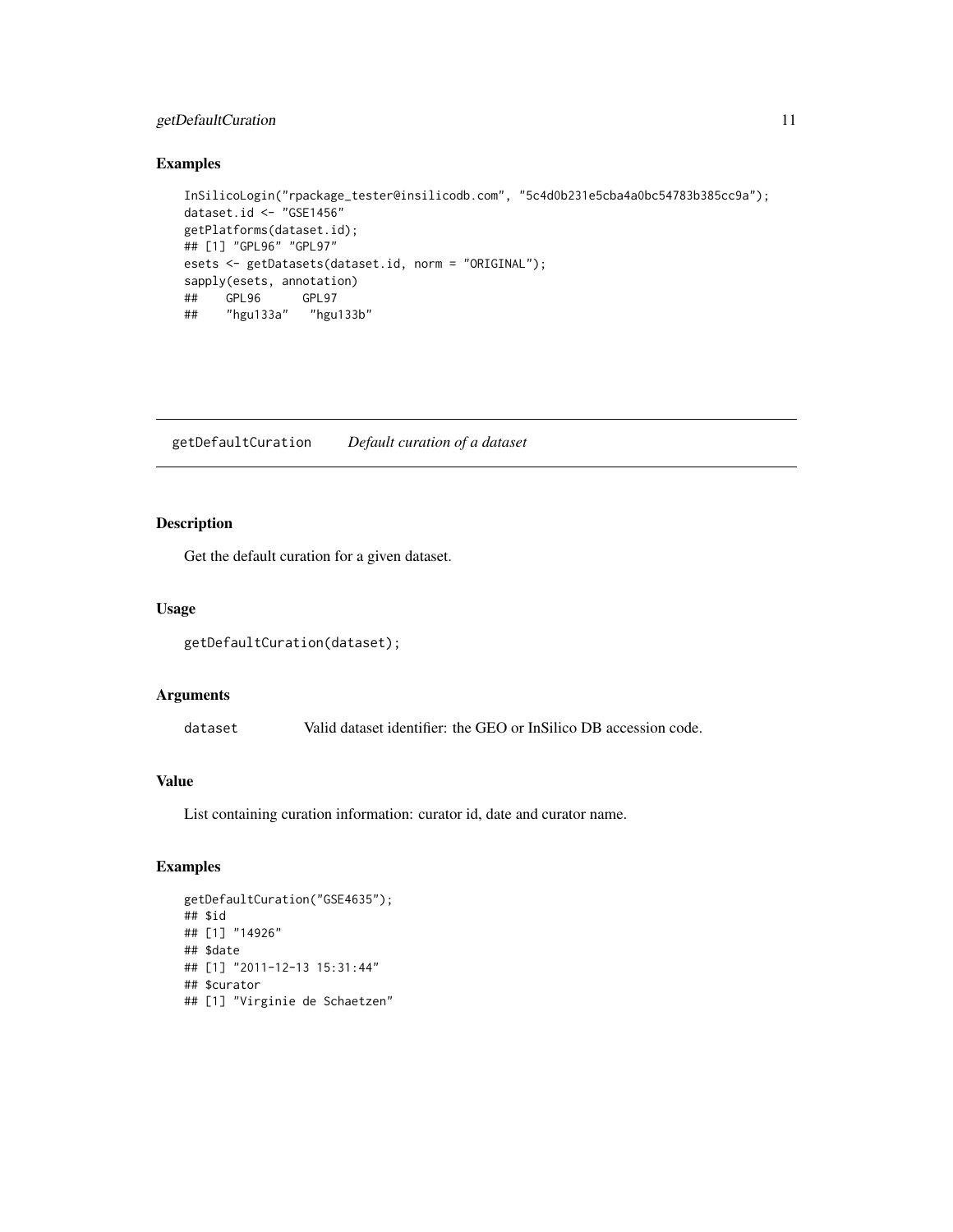<span id="page-11-1"></span><span id="page-11-0"></span>getInSilicoUserDetails

*Get the details of your InSilico DB account*

## Description

Get your user details when logged in.

#### Usage

```
getInSilicoUserDetails();
```
## See Also

See [InSilicoLogin](#page-13-1), [InSilicoLogout](#page-13-2) for more information about logging in and out.

getPlatformList *Get list of platform identifiers*

## Description

Get the list of all platform identifiers supported by the package.

## Usage

```
getPlatformList(...);
```
## Arguments

... Optional arguments can be passed to the function for more specific requests: norm Type of normalization to use when pre-processing a dataset. Possible

values: "ORIGINAL", "FRMA"[1], "SCAN"[2] or "UPC"[3]. If specified, only datasets for which the given preprocessed data is available are returned.

## Value

A list of platform identifiers.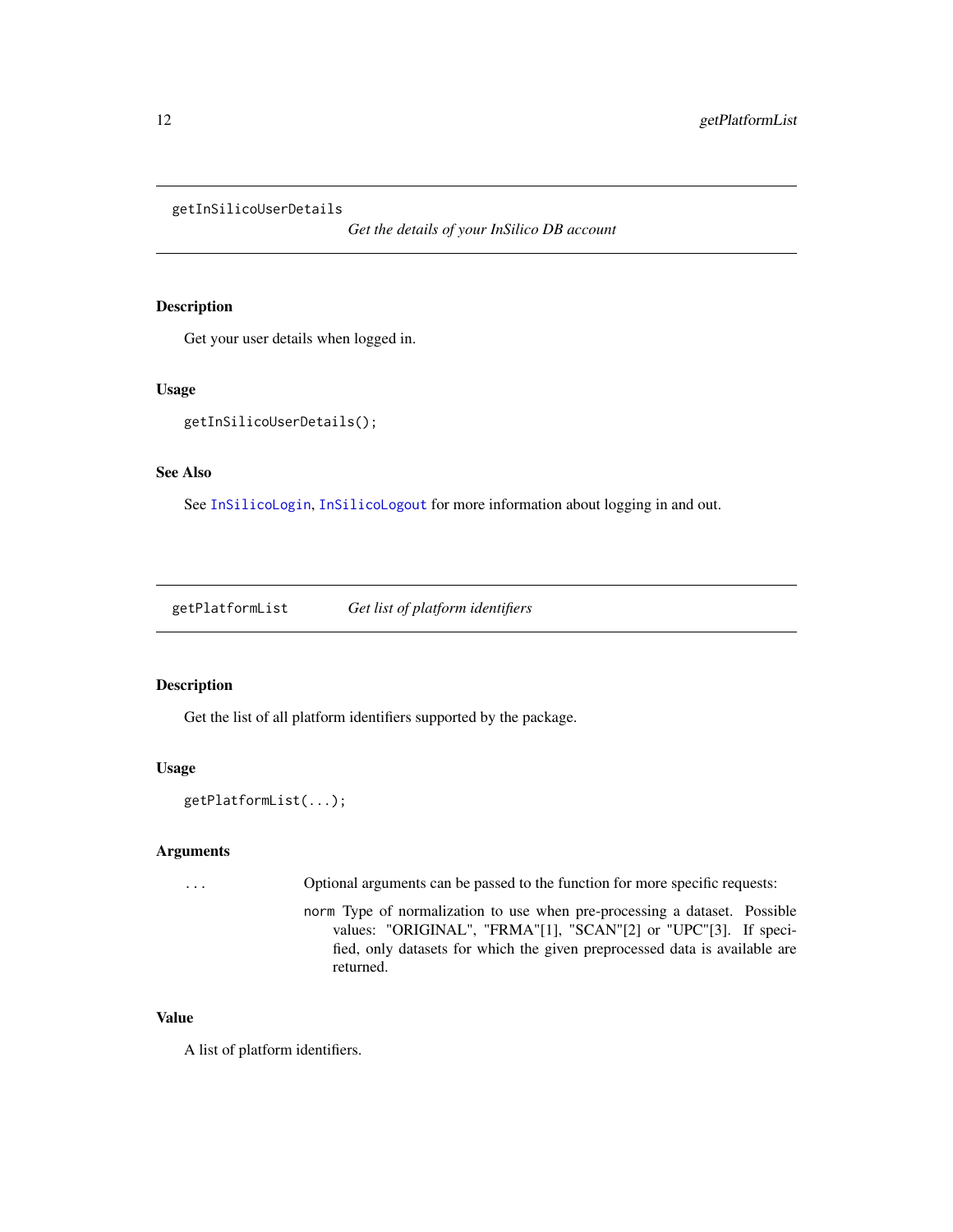## <span id="page-12-0"></span>getPlatforms 13

#### References

[1] MN. McCall, BM. Bolstad, and RA. Irizarry, Frozen Robust Multi-Array Analysis (fRMA), *Biostatistics*, vol. 11, no. 2, pp. 242-253 , 2008.

[2] SR. Piccolo, Y. Sun, JD. Campbell, ME. Lenburg, AH. Bild, and WE. Johnson, A single-sample microarray normalization method to facilitate personalized-medicine workflows, *Genomics*, vol. 100, no. 6, pp. 337-344, 2012.

[3] SR. Piccolo, MR. Withers, OE. Francis, AH. Bild, and WE. Johnson, Multi-platform singlesample estimates of transcriptional activation, *Proceedings of the National Academy of Sciences of the United States of America*, vol. 110, no. 44, pp. 17778-17783, 2013.

#### Examples

```
length(getPlatformList());
## 14
length(getPlatformList(norm="ORIGINAL"));
## 14
length(getPlatformList(norm="FRMA"));
## 6
```
<span id="page-12-1"></span>getPlatforms *Get platforms for a dataset*

#### Description

Get all platforms that are used in a given dataset.

## Usage

```
getPlatforms(dataset);
```
#### Arguments

dataset Valid dataset identifier: the GEO or InSilico DB accession code.

## Value

List of valid platform identifiers.

```
getPlatforms("GSE4635");
## [1] "GPL96"
getPlatforms("GSE781");
## [1] "GPL96" "GPL97"
```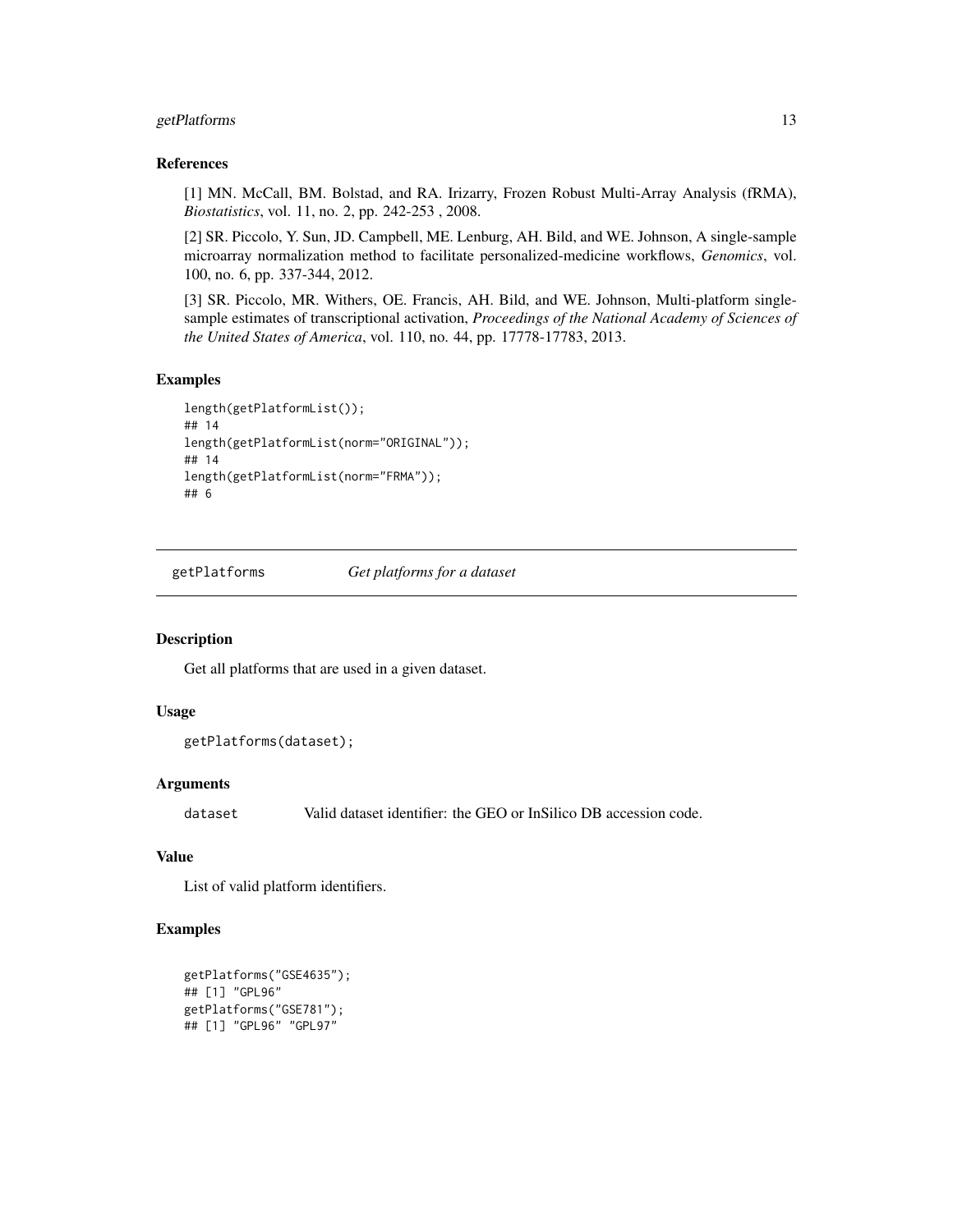<span id="page-13-1"></span><span id="page-13-0"></span>

## Description

Login into the InSilico DB enables the user to access his private data. The password has to be in MD5 hash format.

#### Usage

InSilicoLogin(login, password);

## Arguments

| login    | Username or email address. |
|----------|----------------------------|
| password | MD5 hash of your password. |

## See Also

[InSilicoLogout](#page-13-2), [getInSilicoUserDetails](#page-11-1)

<span id="page-13-2"></span>InSilicoLogout *Logout of InSilico DB*

## Description

Logout of InSilico DB.

#### Usage

InSilicoLogout();

## See Also

[InSilicoLogin](#page-13-1), [getInSilicoUserDetails](#page-11-1)